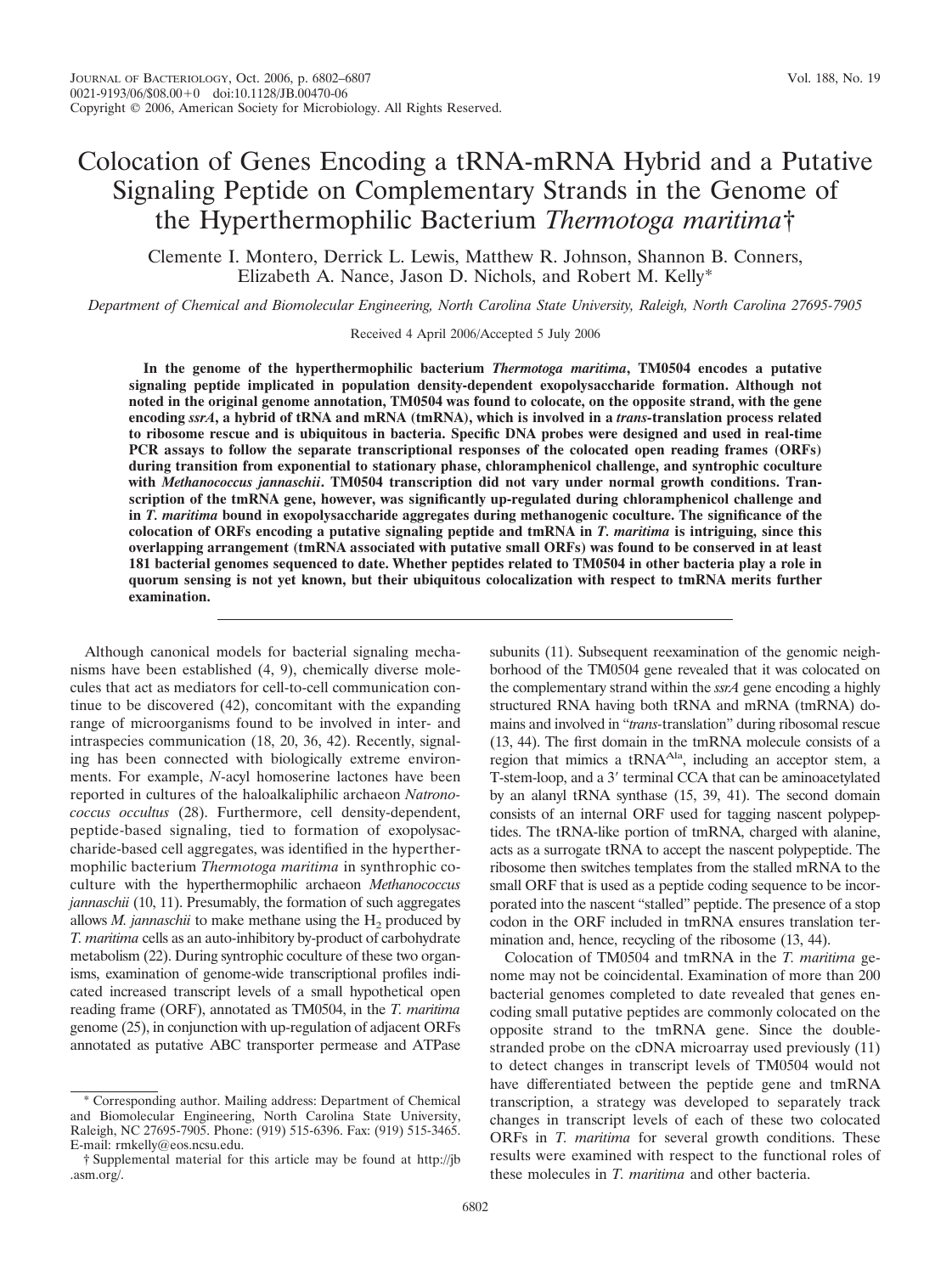

FIG. 1. Colocation of TM0504 and tmRNA genes in *T. maritima* genome. (A) A small ORF encoding a peptide (TM0504) implicated in signaling processes and aggregate formation was found on the opposite strand within the coding sequence of the *T. maritima* tmRNA gene. TM0504 is located at the 3', tRNA-like, end of tmRNA, encoded after two bases complementary to the terminal CCA sequence. This CCA sequence in tmRNA is associated with the aminoacylation of the molecule. (B) Genomic neighborhood of TM0504 locus in *T. maritima*.

### **MATERIALS AND METHODS**

**Cultivation protocols.** *T*. *maritima* MSB8 was grown anaerobically at 80°C in batch-pure and methanogenic coculture (11) and in continuous pure culture, as described previously (31, 35). For antibiotic challenge experiments, a chemostat culture was exposed to 100  $\mu$ g/ml of chloramphenicol; the thermolability of this antibiotic at 80°C for periods of time relevant to this experiment was previously found to be negligible (C. I. Montero, unpublished data). For RNA sampling, 350 ml of each culture was harvested into centrifuge bottles and cooled rapidly to 0°C by immersion in ice water, followed by immediate centrifugation of the cells at  $10,000 \times g$  for 15 min at 4°C. RNA extraction was then performed following established protocols (7). RNA/cDNA obtained previously during syntrophic coculture of *T. maritima* with *M. jannaschii* (11) was reexamined.

**Real-time PCR protocols.** For real-time-PCR analysis, a gene-specific strategy was used involving a strand tag for proper identification of transcripts from the overlapping tmRNA and TM0504 genes. All RNA samples used were pretreated with DNase I (amplification grade) (Invitrogen), following manufacturer's recommendations. The concentration and purity of RNA samples were monitored using denaturing agarose-formaldehyde electrophoresis gels and standard spectrophotometric measurements. For cDNA generation and real-time PCR, a two-step, gene-specific strategy was adopted. Superscript III (Invitrogen) was used for the generation of cDNA from  $2 \mu g$  of RNA sample, following the manufacturer's protocols. The generation of cDNA was performed using a single 40-mer antisense primer per gene. The polyacrylamide gel electrophoresis-purified 40 mers were specifically designed with a 3' end complementary to the sequence of either the tmRNA or TM0504. Both antisense primers incorporated an "alien" sequence, not present in the *T. maritima* genome, of 20 bp (AGAA TCCAACCGACCTCTCG) on the 5' end. Strand-specific sense primers were also designed to be complementary to the cDNA generated and paired with the appropriate antisense primer to perform the PCR. For TM0504, the primers were 5--AGAATCCAACCGACCTCTCGGAAGGCTGTGGGAGAGGACA C-3' (antisense) and 5'-ATTCGAACCCCCGTCCGAAG-3' (sense), while for tmRNA the primers were 5'-AGAATCCAACCGACCTCTCGTGAGTTTTCC CGATTCAGGC-3' (antisense) and 5'-GGTTCGACGGGGATGGA-3' (sense) (alien sequence indicated by underlining). Real-time PCRs were performed at optimized annealing temperatures using a SYBR green Supermix kit and iCycler iQ real-time PCR detection system (Bio-Rad Laboratories), according to the manufacturer's protocols. Annealing temperatures were chosen based on the quality of the PCR, as monitored through the use of a melting curve analysis, to avoid nonspecific amplification. All assays were performed in triplicate; reactions without reverse transcriptase were utilized as a negative control. Numerical estimates of differential transcript levels were calculated with vendor-provided software (Bio-Rad Laboratories), using an approach previously described (30). All primers were purchased from IDT-DNA (Coralville, IA).

**Sequence analysis of peptide-tmRNA neighborhoods in bacterial genomes.** Sequence and location of tmRNA genes from 200 representative complete microbial genomes were retrieved from the tmRNA website (8) (http://www .indiana.edu/~tmrna/) and uploaded into Vector NTI Advance 10 (Invitrogen). Identification of ORFs within the tmRNA sequences utilized a lower size limit of 20 residues in all possible frames. Sequences of predicted peptides within the tmRNA sequence were determined using translation tables recommended for each bacterial group at the National Center of Biotechnology Information (NCBI) and the Codon Usage Database at the Kazusa DNA Research Institute (http://www.kazusa.or.jp/codon/) (23). The internal ORFs that correspond to the tmRNA proteolytic tag were excluded from the analysis (8). Sequences of tmRNAs were retrieved from the tmRNA website for selected species among the fully sequenced bacterial genomes available at NCBI, and ORF prediction was performed as described above. Genomic neighborhood analysis of the tmRNA gene was performed for the 200 microbial genomes. Five upstream and five downstream genes from tmRNA were considered for each bacterium. For the identification and functional assignment of these genes, original gene annotations were confirmed against the COG database at NCBI (37), the Conserved Domain Database at NCBI (19), and the SMART database (17).

### **RESULTS AND DISCUSSION**

**Relative transcript levels of tmRNA and TM0504 ORFs in** *T. maritima***.** The fact that a chemically synthesized, truncated version of the peptide encoded in TM0504 triggered exopolysaccharide production in *T. maritima* suggested that this peptide plays a role in the molecular ecology of this bacterium (11). Following initial work focusing on the increase in transcript levels corresponding to the TM0504 ORF, it became apparent that TM0504 was located in reverse orientation and complementary to the tmRNA gene in the *T. maritima* genome, as shown in Fig. 1 (25). The unusual organization of this genetic locus raised questions about the transcriptional regulation of tmRNA and TM0504, in addition to the physiological significance of the orientation of these two genes. The PCR probe-based microarray platform initially used to detect changes in transcript levels for TM0504, which led to the identification of its role as a putative signaling peptide (11), included portions of the coding and template strands of both the peptide and tmRNA. Therefore, transcripts for either tmRNA or TM0504 could have hybridized to this probe, such that the transcriptional response to specific conditions would have been confounded. In order to resolve the specific transcription of these genes, a strategy was developed in which real-time PCR was adapted to independently estimate the transcript levels of the overlapping genes. This approach was then used to interrogate RNA samples taken for *T. maritima* subjected to chlor-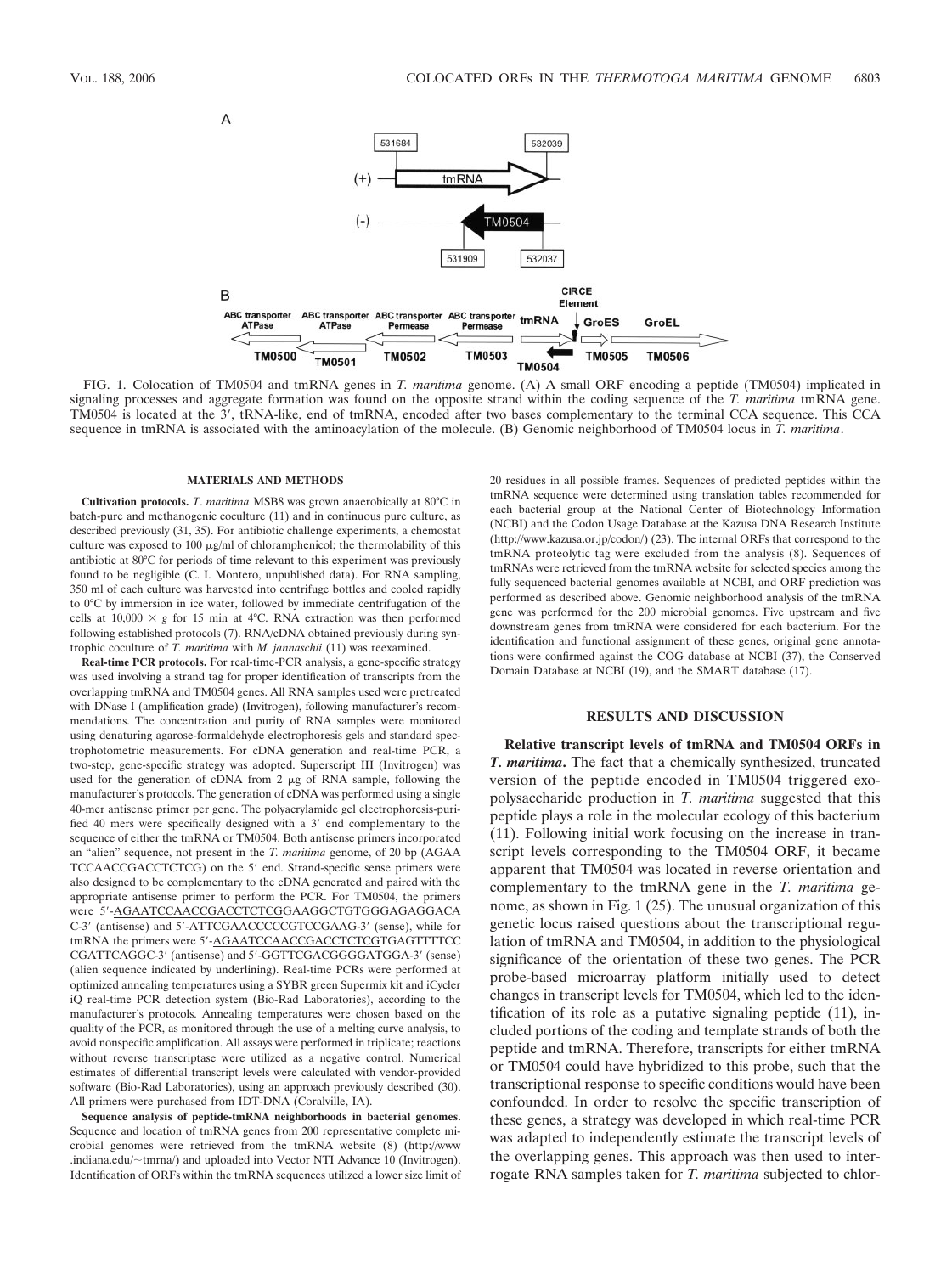| Culture and assay<br>conditions for:          | Value for $ORFc$ |                                          |                 |                                          |
|-----------------------------------------------|------------------|------------------------------------------|-----------------|------------------------------------------|
|                                               | TM0504           |                                          | tmRNA           |                                          |
|                                               | $C_T$            | Relative transcript<br>level $(n$ -fold) | $C_T$           | Relative transcript<br>level $(n$ -fold) |
| Antibiotic effect <sup>a</sup>                |                  |                                          |                 |                                          |
| Culture before CHL challenge                  | $29.1 \pm 0.4$   |                                          | $28.4 \pm 0.3$  |                                          |
| Culture 5 min after CHL challenge             | $28.5 \pm 1.0$   |                                          | $22.9 \pm 0.1$  |                                          |
| Culture 30 min after CHL challenge            | $28.0 \pm 0.9$   |                                          | $23.8 \pm 0.2$  |                                          |
| Culture 5 min after CHL challenge vs. before  |                  | 1.0                                      |                 | 40.3                                     |
| Culture 30 min after CHL challenge vs. before |                  | 2.0                                      |                 | 22.8                                     |
| Coculture effect <sup>b</sup>                 |                  |                                          |                 |                                          |
| Pure culture (mid-log phase)                  | $30.3 \pm 0.4$   |                                          | $21.6 \pm 0.04$ |                                          |
| Coculture (mid-log phase)                     | $35.5 \pm 0.1$   |                                          | $18.7 \pm 0.04$ |                                          |
| Coculture vs. pure culture                    |                  | $-30.6$                                  |                 | 8.0                                      |

TABLE 1. Relative transcript levels of ORFs encoding TM0504 peptide and tmRNA

*<sup>a</sup>* Chemostat culture. CHL, chloramphenicol.

*<sup>b</sup>* Serum bottles; no sparging.

 $c^c$  *C<sub>T</sub>*, cycle threshold.

amphenicol challenge at  $100 \mu g/ml$  in chemostat culture, and as well as to reinterrogate samples from previous experiments with syntrophic coculture with *M. jannaschii* (10, 11) (Table 1).

Translational inhibiting antibiotics, such as kanamycin, gentamicin (1), and chloramphenicol (38), cause read-through of stop codons and increased frequency of ribosome stalling (38). These effects presumably trigger a tmRNA response. Upon chloramphenicol challenge (100 μg/ml), *T. maritima* growing in continuous culture demonstrated significant up-regulation of the tmRNA gene (40-fold at 5 min and 23-fold at 30 min after dosing versus before challenge), presumably reflecting the deleterious effect of the antibiotic on translational processes (Table 1). A relatively modest change (twofold) was noted for TM0504. Previously, TM0504 was identified by cDNA microarray analysis as among the most highly up-regulated genes (13-fold) in *T*. *maritima* grown to high density in coculture with the methanogen *M. jannaschii* (11). Reinterrogation of samples from that experiment here using real-time PCR indicated that the up-regulation previously detected by the TM0504 probe in the coculture was the result of increased transcription of the tmRNA gene. Table 1 shows that the tmRNA gene exhibited an eightfold increase relative to the pure culture, while the TM0504 gene was significantly downregulated for this same contrast (over 30-fold). The reasons for up-regulation of tmRNA during coculture are unclear but may be related to an unidentified translation inhibitor affecting *T. maritima* produced by the coculture partner, *M. jannaschii*. The significant down-regulation of TM0504 in the coculture aggregate compared to pure culture could relate to the fact that cells no longer participate in population-based behaviors (i.e., exopolysaccharide formation) once they are constrained to aggregates. Under normal growth conditions in either pure or coculture, no significant change in either TM0504 or tmRNA transcription was noted for transition from mid-exponential to early stationary phase (data not shown).

**Identification of small ORFs encoded within the tmRNA gene locus in bacteria.** As shown in Fig. 1, the TM0504 ORF encodes a peptide situated in the complementary strand of tmRNA. Whether this arrangement is common to other tmRNA genes was determined for 200 representative bacterial species with completely sequenced genomes. Given that tmRNA is a highly conserved molecule with a relatively high GC content, a lower frequency of start and stop codons was expected within the tmRNA ORF. However, small ORFs could be identified on the opposite strand of the tmRNA molecule in all bacterial genomes examined. Therefore, analysis focused on ORFs encoded in the 3' end "antisense" strand of the tmRNA gene (155 genomes) and on ORFs located on the 5' end on the complementary strand of tmRNAs that had a circular gene permutation, commonly called two-piece tmRNAs (3, 34) (26 genomes). From this group, 127 had a conformation similar to that observed in TM0504 in which the ORF starts exactly two bases after the 3' end of the tmRNA (Fig. 1A). Among the 181 genomes with small ORFs overlapping tmRNA, the size range of the putative peptides varied from 20 to 107 amino acids, with most consisting of fewer than 50 amino acids (Fig. 2). It is noteworthy that these putative peptides have not been not annotated in the majority of the 200 bacterial genome sequences examined. In fact, in only three other cases, in addition to *T. maritima*, was the predicted



FIG. 2. Size distribution among putative tmRNA colocated peptides in 200 selected bacterial genome sequences. tmRNA sequences were retrieved from publicly available databases. Vector NTI was used to analyze the strand complementary to tmRNA to identify ORFs at the 3' end encoding putative peptides of 20 amino acids or more.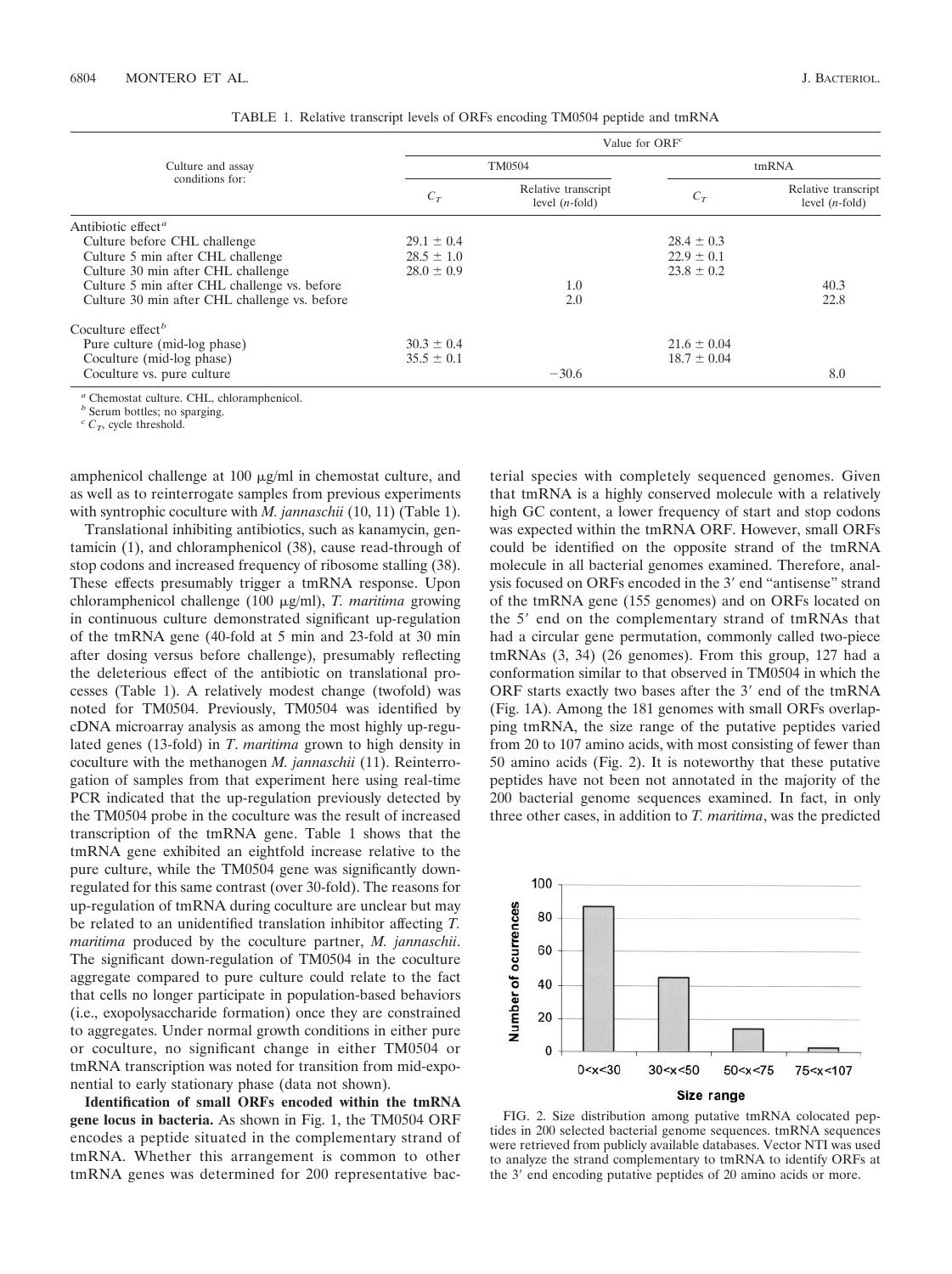

FIG. 3. Functional assignment of the genes adjacent to tmRNA in representative bacterial genomes. Functional category assignments for five genes upstream and five genes downstream of the tmRNA were tabulated for 200 bacterial genomes. Functional categories were designated as follows: A, SmpB; B, cellular processes/cell division; C, DNA metabolism; D, protein synthesis; E, amino acids and nucleotide synthesis; F, hypothetical proteins; G, cellular processes; H, two-component systems and regulatory proteins; I, protein fate; J, transporters and transmembrane proteins; K, energy metabolism and cell envelope; L, Small peptides with orientations similar to TM0504; M, other functions, including stress and intermediate metabolism.

peptide annotated as a hypothetical protein: LP2510 in *Lactobacillus plantarum* WCFS1 (14), TC0287 in *Chlamydia muridarum* Nigg (32), and CpB0109 in *Chlamydia pneumoniae* TW-183 (unpublished). This may relate to default sizes used for small ORF identification during genome annotation. It is also of note that tmRNA itself has not been annotated in most microbial genome sequences determined to date.

**Analysis of tmRNA gene neighborhoods in bacterial genomes.** In the case of *T. maritima*, TM0504 is found upstream of ORFs encoding an ABC transporter lacking a substratebinding protein, suggesting a possible export pathway for the signaling peptide (11). Figure 1B shows the gene neighborhood containing TM0504 and tmRNA. TM0503 and TM0502 are annotated as permease subunits of a putative oligopeptide transporter system, while TM0500 and TM0501 are putative

ABC transporter ATPases. Unlike other ABC transporter operons of the oligopeptide/dipeptide family found in *T. maritima*, which include associated substrate binding proteins that in many cases have recently been shown to bind various sugars (24), this transporter showed little response to changes in medium carbohydrate composition (5).

Genes adjacent to tmRNA in *T. maritima* and selected bacteria were examined in order to elucidate possible functions that might be associated with putative peptides. Not unexpectedly, *smpB* genes, encoding small binding proteins involved in tmRNA function, were found within the tmRNA genomic neighborhood  $(\pm 5 \text{ ORFs from the tmRNA/peptide locus})$  in 63 genomes (Fig. 3). However, given the size of our sample, the notion of a higher frequency of gene rearrangements and gene integration in the vicinity of the tmRNA gene in *Enterobacteriaceae* seems to prevail in other bacterial groups (43). Transport and transmembrane proteins were also found in higher than expected proportions, based upon analysis of the average proportion of functional categories within genomes available at The Institute for Genomic Research through the Comprehensive Microbial Resource (29). As a group, hypothetical proteins were found in higher than expected numbers; it remains to be seen if these share common functional properties.

**Colocalization of tmRNA with small peptides.** The possibility that a biologically active peptide is encoded on and independently transcribed from the strand opposite tmRNA in most bacterial genomes is intriguing. In *T. maritima*, tmRNA and TM0504 appear to be transcribed independently; within this locus apparently exists the capability for both quorum sensing and ribosome rescue. While this phenomenon has yet to be described in other microorganisms, a previous study utilizing Northern analysis reported transcription of an ORF corresponding to a putative small peptide colocated with the tmRNA in *Bradyrhizobium japonicum* (6). This was believed to result from contamination of the RNA sample, given that the bacteria were cultivated with plant tissue. Efforts to locate the translated peptide in *B. japonicum* were unsuccessful. In *Salmonella enterica* serovar Typhimurium, insertion mutagenesis of the 3' end of the tmRNA molecule has been implicated



FIG. 4. Alignment of selected TM0504-like peptides. Alignments were performed using the Align X/ClustalW tool of Vector NTI. As shown in the alignment, the amino terminal end of the putative peptides is conserved among phylogenetically diverse groups of bacteria (for a complete listing of all bacterial genomes analyzed, see Tables S1 and S2 in the supplemental material). *T. neapolitana*, *Themotoga neapolitana*; *N. gonorrhoeae*, *Neisseria gonorrhoeae*; *P. syringae*, *Pseudomonas syringae*; *M. tuberculosis*, *Mycobacterium tuberculosis*; *S. coelicolor*, *Streptomyces coelicolor*; *T*. *thermophilus*, *Thermus thermophilus*; *C. tepidum*, *Chlorobium tepidum*; *B. subtilis*, *Bacillus subtilis*; *O. iheyensis*, *Oceanobacillus iheyensis*; *L. acidophilus*, *Lactobacillus acidophilus*; *L. lactis*, *Lactococcus lactis*; *S. pneumoniae*, *Streptococcus pneumoniae*.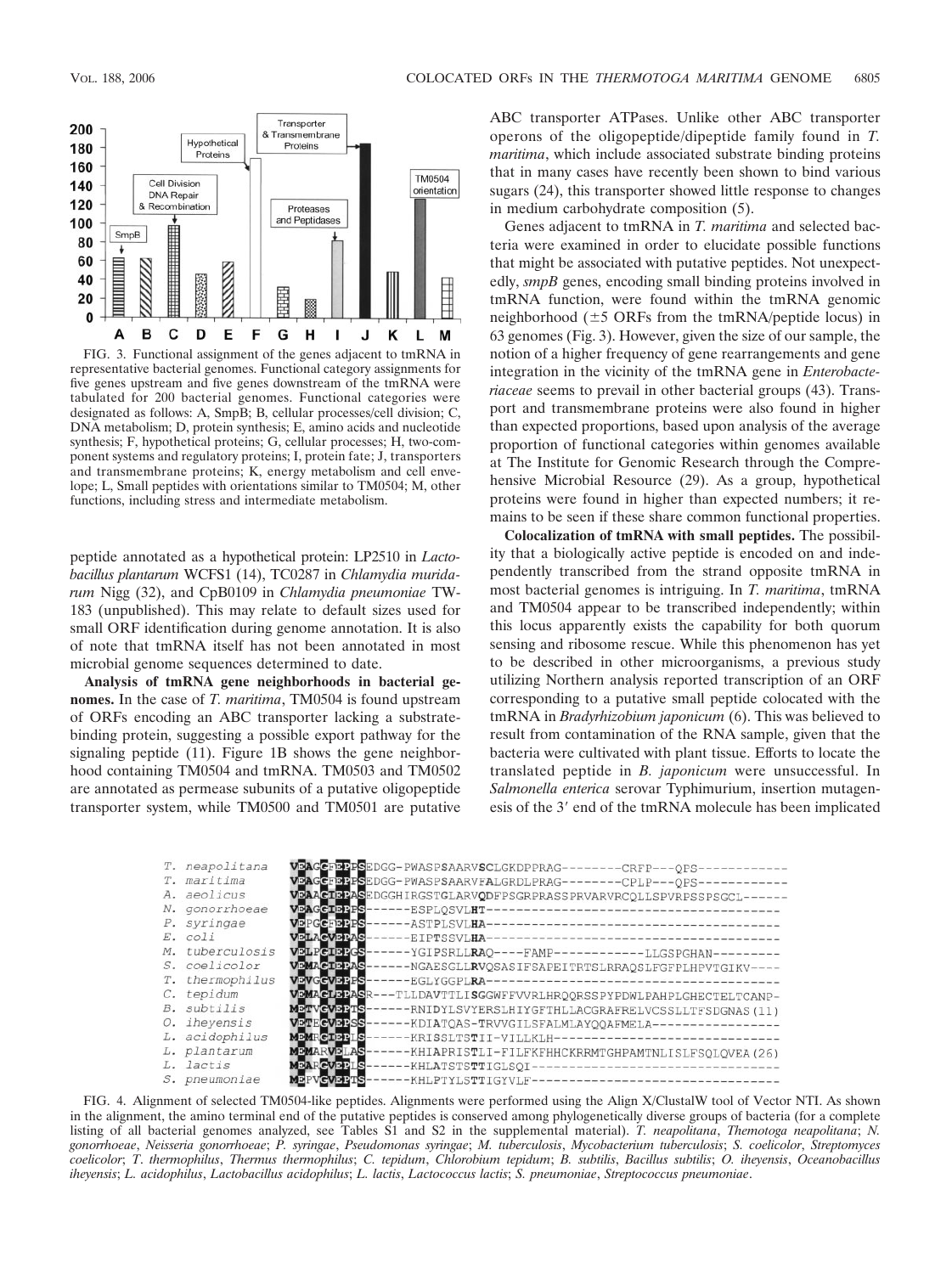in a reduction of virulence and inhibition of expression of genes including a toxin-related (*cvpA*) gene. The interpretation of these results is complicated by the insertion of a prophage in the *ssrA* region. This observation was attributed to a regulatory role of tmRNA in which alteration of DNA interactions or translation associated with this gene directly affects virulence (12). An alignment of TM0504 with tmRNA-colocated putative peptides encoded in selected bacterial genomes is shown in Fig. 4, and a comprehensive listing of all tmRNA-colocated putative peptides in bacterial genomes examined here is provided in Tables S1 and S2 in the supplemental material. It is interesting that beyond the highly conserved regions overlapping the 3' end of the tmRNA, there is little, if any, sequence similarity within the peptide coding regions of distantly related species. If, in fact, these peptides are implicated in ecologically important functions akin to what was observed for *T. maritima*, perhaps their unique sequences may trigger responses that are highly specific to particular species.

**Conclusions.** The colocation and apparent independent regulation of an unusual locus of overlapping genes in the tmRNA gene neighborhood in *T. maritima* are intriguing, given that similar constructs occur in most bacterial genomes sequenced to date. For *T. maritima*, steric limitations likely restrict both transcripts from being read simultaneously within the 400-bp region, although this has not yet been examined. Examples of overlapping genes and, more precisely, the independent regulation of those genes in bacteria are relatively rare but have been reported. The *pic*/*set* locus in *Shigella flexneri* and *Escherichia coli*, corresponding to a mucinase and enterotoxin arrangement, is one such example of differentially transcribed overlapping genes (2). The *repEA* and *repEB* genes are another such example and are differentially transcribed during T4 bacteriophage DNA replication (40). It has been suggested that overlapping genes may compress genome size in species subject to reductive evolution (33). *T. maritima* is a free-living bacterium that would seem to have frequent opportunity to expand its genome through exchange of genetic elements with colocated microorganisms, including archaeal hyperthermophiles (21, 25–27). This feature of overlapping genes at the tmRNA locus might, in fact, have primitive origins; a similar arrangement occurs in the hyperthermophilic bacterium *Aquifex aeolicus* (unpublished observation). It is also possible that this feature has been conserved across several bacterial phyla as a possible means for protection against mutation events (16, 33). Here, the constraints associated with a functional t-alanylacceptor region imply a locus highly restrictive for modifications. Based on the alignments provided at the tmRNA database, this seems to be the case (45). More work is needed to determine the significance of this genetic colocation, including testing for evidence that specific microbial behaviors arise through peptide-induced regulation.

## **ACKNOWLEDGMENTS**

This work was supported in part by grants from the NASA Exobiology, Energy Biosciences of the U.S. Department of Energy, and NSF Biotechnology Programs.

The authors also thank Fred Fuller from the Veterinary Medicine School at North Carolina State University for his suggestions for the design of the real-time PCR primers.

#### **REFERENCES**

- 1. **Abo, T., K. Ueda, T. Sunohara, K. Ogawa, and H. Aiba.** 2002. SsrA-mediated protein tagging in the presence of miscoding drugs and its physiological role in *Escherichia coli*. Genes Cells **7:**629–638.
- 2. **Behrens, M., J. Sheikh, and J. P. Nataro.** 2002. Regulation of the overlapping *pic*/*set* locus in Shigella flexneri and enteroaggregative *Escherichia coli*. Infect. Immun. **70:**2915–2925.
- 3. **Burks, J., C. Zwieb, F. Muller, I. Wower, and J. Wower.** 2005. Comparative 3-D modeling of tmRNA. BMC Mol. Biol. **6:**14. [Online.] http://www .biomedcentral.com/1471-2199/6/14.
- 4. **Camilli, A., and B. L. Bassler.** 2006. Bacterial small-molecule signaling pathways. Science **311:**1113–1116.
- 5. **Conners, S. B., C. I. Montero, D. A. Comfort, K. R. Shockley, M. R. Johnson, S. R. Chhabra, and R. M. Kelly.** 2005. An expression-driven approach to the prediction of carbohydrate transport and utilization regulons in the hyperthermophilic bacterium *Thermotoga maritima*. J. Bacteriol. **187:**7267–7282.
- 6. **Ebeling, S., C. Kundig, and H. Hennecke.** 1991. Discovery of a rhizobial RNA that is essential for symbiotic root nodule development. J. Bacteriol. **173:**6373–6382.
- 7. **Gao, J., M. W. Bauer, K. R. Shockley, M. A. Pysz, and R. M. Kelly.** 2003. Growth of hyperthermophilic archaeon *Pyrococcus furiosus* on chitin involves two family 18 chitinases. Appl. Environ Microbiol. **69:**3119–3128.
- 8. **Gueneau de Novoa, P., and K. P. Williams.** 2004. The tmRNA website: reductive evolution of tmRNA in plastids and other endosymbionts. Nucleic Acids Res. **32:**D104–D108.
- 9. **Henke, J. M., and B. L. Bassler.** 2004. Bacterial social engagements. Trends Cell Biol. **14:**648–656.
- 10. **Johnson, M. R., S. B. Conners, C. I. Montero, C. J. Chou, K. R. Shockley, and R. M. Kelly.** 2006. The *Thermotoga maritima* phenotype is impacted by syntrophic interaction with *Methanococcus jannaschii* in hyperthermophilic coculture. Appl. Environ. Microbiol. **72:**811–818.
- 11. **Johnson, M. R., C. I. Montero, S. B. Conners, K. R. Shockley, S. L. Bridger, and R. M. Kelly.** 2005. Population density-dependent regulation of exopolysaccharide formation in the hyperthermophilic bacterium *Thermotoga maritima*. Mol. Microbiol. **55:**664–674.
- 12. **Julio, S. M., D. M. Heithoff, and M. J. Mahan.** 2000. *ssrA* (tmRNA) plays a role in *Salmonella enterica* serovar Typhimurium pathogenesis. J. Bacteriol. **182:**1558–1563.
- 13. **Keiler, K. C., P. R. Waller, and R. T. Sauer.** 1996. Role of a peptide tagging system in degradation of proteins synthesized from damaged messenger RNA. Science **271:**990–993.
- 14. **Kleerebezem, M., J. Boekhorst, R. van Kranenburg, D. Molenaar, O. P. Kuipers, R. Leer, R. Tarchini, S. A. Peters, H. M. Sandbrink, M. W. Fiers, W. Stiekema, R. M. Lankhorst, P. A. Bron, S. M. Hoffer, M. N. Groot, R. Kerkhoven, M. de Vries, B. Ursing, W. M. de Vos, and R. J. Siezen.** 2003. Complete genome sequence of *Lactobacillus plantarum* WCFS1. Proc. Natl. Acad. Sci. USA **100:**1990–1995.
- 15. **Komine, Y., M. Kitabatake, T. Yokogawa, K. Nishikawa, and H. Inokuchi.** 1994. A tRNA-like structure is present in 10sa RNA, a small stable RNA from *Escherichia coli*. Proc. Natl. Acad. Sci. USA **91:**9223–9227.
- 16. **Krakauer, D. C.** 2000. Stability and evolution of overlapping genes. Evolution Int. J. Org. Evolution **54:**731–739.
- 17. **Letunic, I., R. R. Copley, S. Schmidt, F. D. Ciccarelli, T. Doerks, J. Schultz, C. P. Ponting, and P. Bork.** 2004. SMART 4.0: towards genomic data integration. Nucleic Acids Res. **32:**D142–D144.
- 18. **Lyon, G. J., and R. P. Novick.** 2004. Peptide signaling in *Staphylococcus aureus* and other gram-positive bacteria. Peptides **25:**1389–1403.
- 19. **Marchler-Bauer, A., J. B. Anderson, C. DeWeese-Scott, N. D. Fedorova, L. Y. Geer, S. He, D. I. Hurwitz, J. D. Jackson, A. R. Jacobs, C. J. Lanczycki, C. A. Liebert, C. Liu, T. Madej, G. H. Marchler, R. Mazumder, A. N. Nikolskaya, A. R. Panchenko, B. S. Rao, B. A. Shoemaker, V. Simonyan, J. S. Song, P. A. Thiessen, S. Vasudevan, Y. Wang, R. A. Yamashita, J. J. Yin, and S. H. Bryant.** 2003. CDD: a curated Entrez database of conserved domain alignments. Nucleic Acids Res. **31:**383–387.
- 20. **Miller, M. B., and B. L. Bassler.** 2001. Quorum sensing in bacteria. Annu. Rev. Microbiol. **55:**165–199.
- 21. **Mongodin, E. F., I. R. Hance, R. T. Deboy, S. R. Gill, S. Daugherty, R. Huber, C. M. Fraser, K. Stetter, and K. E. Nelson.** 2005. Gene transfer and genome plasticity in *Thermotoga maritima*, a model hyperthermophilic species. J. Bacteriol. **187:**4935–4944.
- 22. **Muralidharan, V., K. D. Rinker, I. S. Hirsh, E. J. Bouwer, and R. M. Kelly.** 1997. Hydrogen transfer between methanogens and fermentative heterotrophs in hyperthermophilic cocultures. Biotechnol. Bioeng. **56:**268–278.
- 23. **Nakamura, Y., T. Gojobori, and T. Ikemura.** 2000. Codon usage tabulated from international DNA sequence databases: status for the year 2000. Nucleic Acids Res. **28:**292.
- 24. **Nanavati, D. M., K. Thirangoon, and K. M. Noll.** 2006. Several archaeal homologs of putative oligopeptide-binding proteins encoded by *Thermotoga maritima* bind sugars. Appl. Environ. Microbiol. **72:**1336–1345.
- 25. **Nelson, K. E., R. A. Clayton, S. R. Gill, M. L. Gwinn, R. J. Dodson, D. H. Haft, E. K. Hickey, L. D. Peterson, W. C. Nelson, K. A. Ketchum, L.**